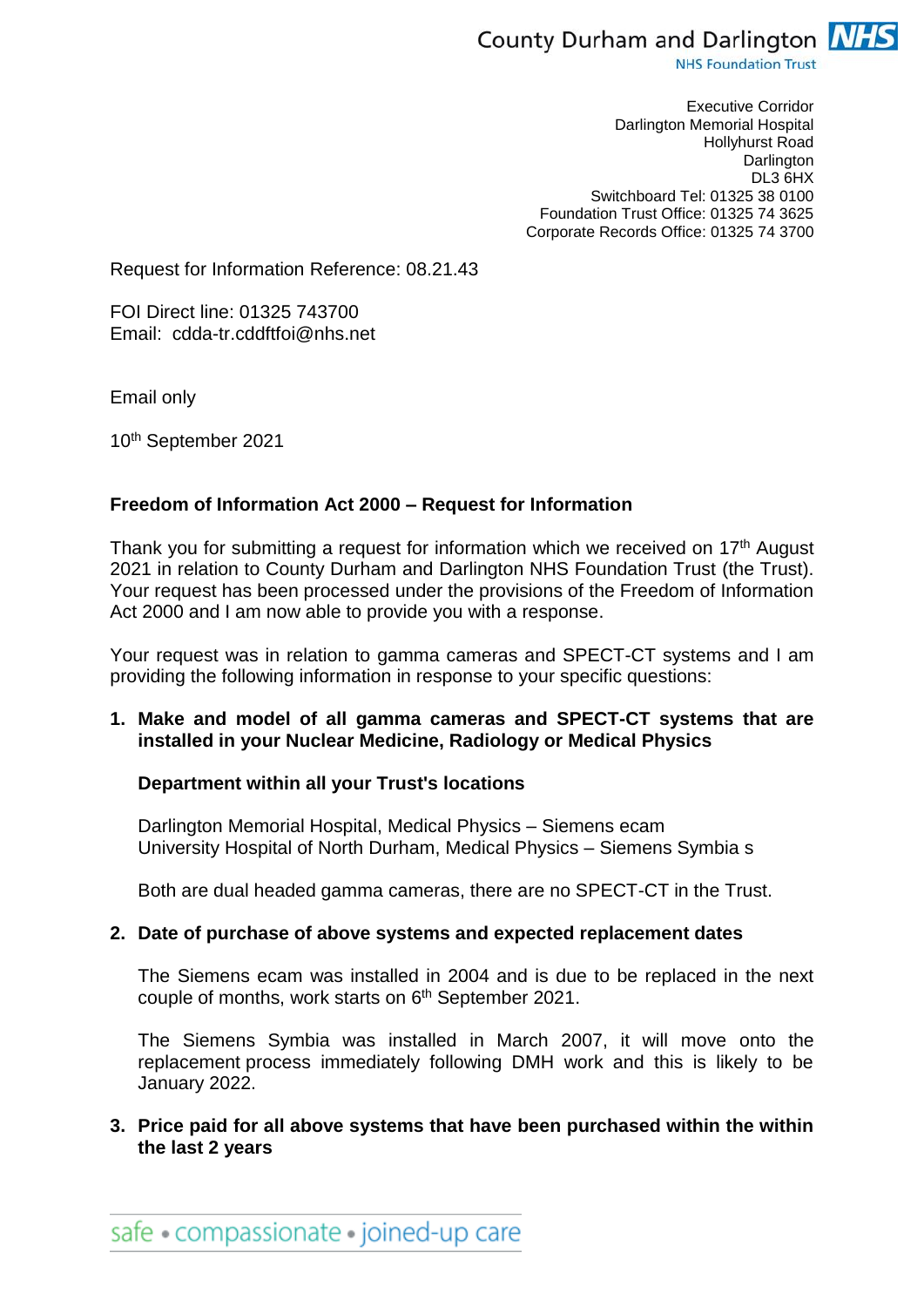We are unable to provide the information as requested on the grounds that this information is commercially sensitive and has, therefore, been withheld pursuant to Section 43 of the Act.

Section 43 (2) exempts from disclosure the following:

(2) Information, the disclosure of which would, or would be likely to, prejudice the commercial interests of any person including those of the public authority holding the information.

Our supplier has made clear representation that pricing for the systems are commercially sensitive information, the disclosure of which would be likely to prejudice their commercial interests, as it would provide alternative bidders with an understanding of their costs (which would not be reciprocated) with respect to similar contracts in the NHS, thereby undermining their ability to tender, on fair and equal terms, for such contracts. The Trust considers that there is potential for such harm to arise with reasonable proximity and, therefore, that the exemption under Section 43(2) of the Act is engaged.

The Trust acknowledges the public interest in publication of the information; specifically the interest in transparency with respect to expenditure on services, as a means of assisting the taxpayer in evaluating their value for money. However, there is a competing public interest in preserving fair market competition and the ability of public authorities to obtain value for money when sourcing services. In previous rulings the Information Commissioner has made clear that the Freedom of Information Act is not intended to distort fair market competition. In this case, the Trust therefore considers that the public interest in preserving fair competition outweighs the general public interest in transparency and is therefore applying the exemption under Section 43(2).

# **4. Names of Consultants, Physicists and Technologists responsible for above systems**

The individuals responsible for the above systems are:

Consultant Radiologist Consultant Physicist Principal Clinical Technologist

All contactable via [cdda-tr.medphysadmin@nhs.net](mailto:cdda-tr.medphysadmin@nhs.net)

In line with the Information Commissioner's directive on the disclosure of information under the Freedom of Information Act 2000 your request will form part of our disclosure log on the Trust's website. However please be assured that we anonymise all responses prior to adding them to the disclosure log.

I hope that this response has provided you with the information you had requested. If you have any queries or wish to discuss the information supplied, please do not